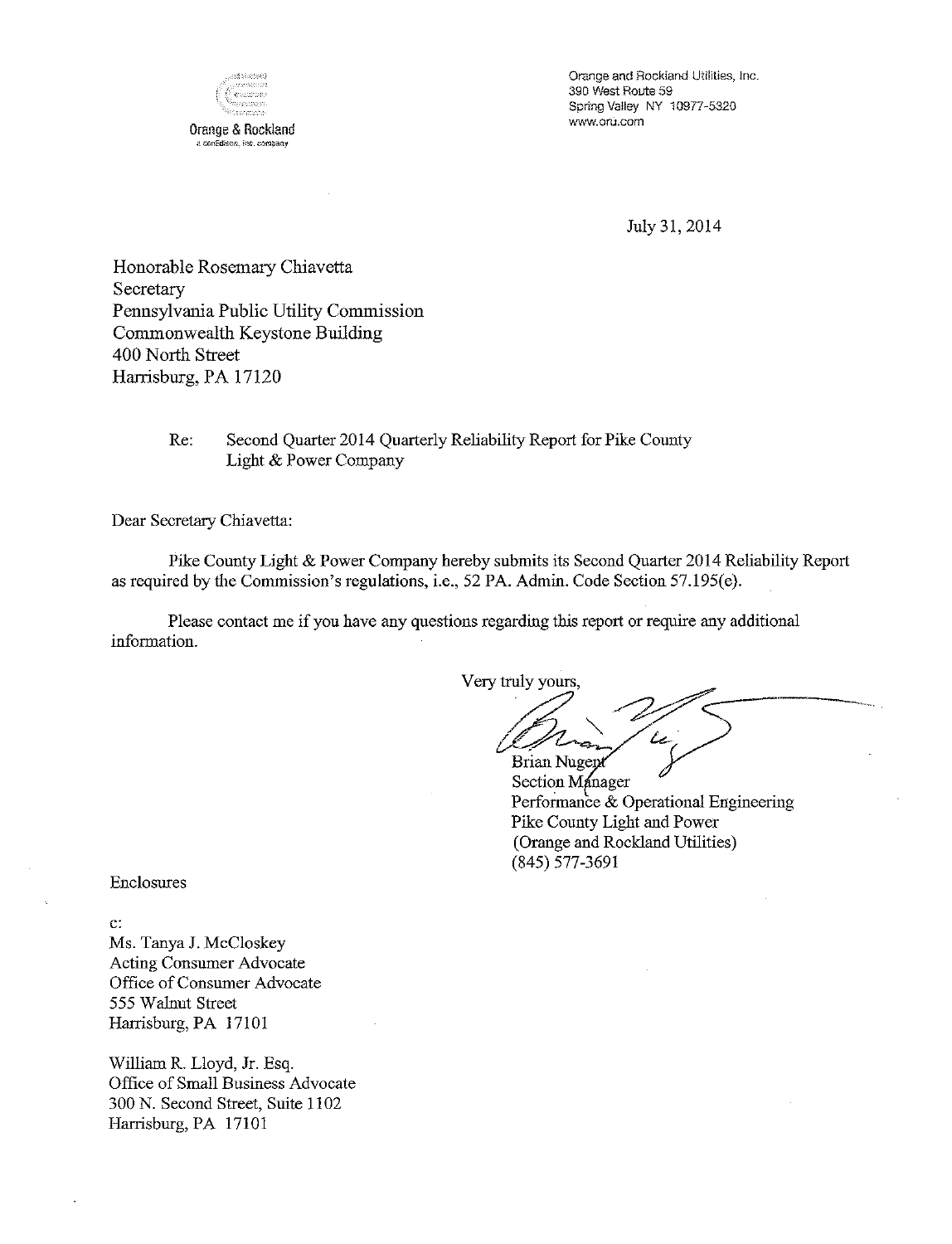# Pike County Light & Power Company

# Quarterly Reliability Report

Second Quarter 2014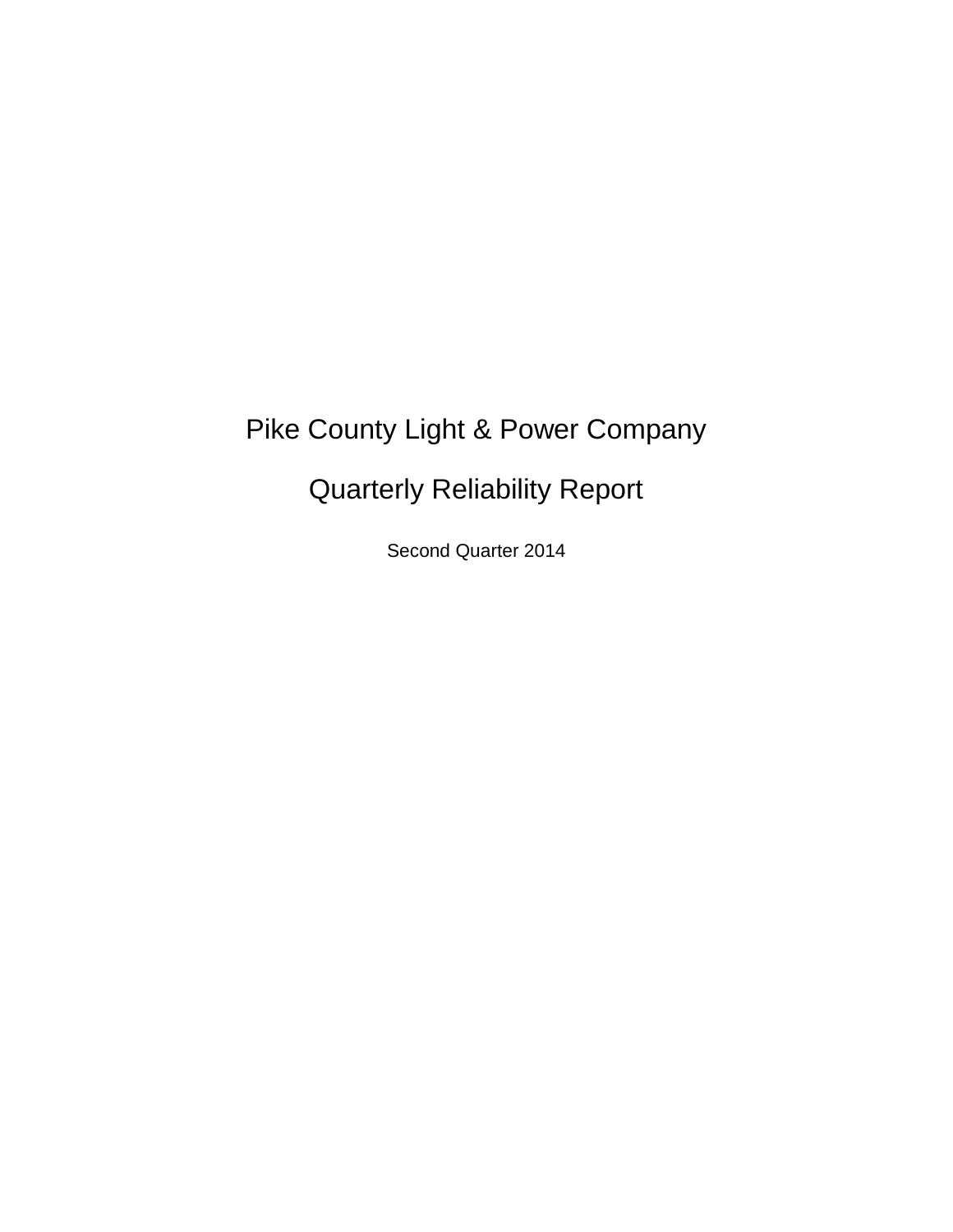**§ 57.195. (e)(1) A description of each major event that occurred during the preceding quarter, including the time and duration of the event, the number of customers affected, the cause of the event and any modified procedures adopted in order to avoid or minimize the impact of similar events in the future.** 

### **2nd Quarter 2014 Major Events**

No major event has been approved in the Pike County Light & Power Company ("PCL&P") service territory during the second quarter of 2014.

PCL&P would note that a decision by the Pennsylvania Public Utility Commission ("Commission") is pending on a Major Event submission, summarized below, that PCL&P submitted during, the second quarter of 2014.

| <b>Date</b> | <b>Time</b> | <b>Circuit</b> | Cause                                | <b>Duration</b><br>(minutes) | <b>Customers</b><br><b>Affected</b> | <b>Customer</b><br>Min of<br><b>Interruptions</b> |
|-------------|-------------|----------------|--------------------------------------|------------------------------|-------------------------------------|---------------------------------------------------|
| 4/26/2014   | 10:48       | $L7-6-34$      | Non-<br>Company-<br>Motor<br>Vehicle | 84                           | 2,288                               | 192,176                                           |

## April 26<sup>th</sup> Exclusion

This incident occurred when a pole was hit by a vehicle. The gang operated air break switch (GOAB) pole was cracked and has wires down, it was located in between Ryan Ln & Independence Drive. PCL&P submitted this exclusion request to the Commission on July 10, 2014 and this exclusion request is currently pending before the Commission.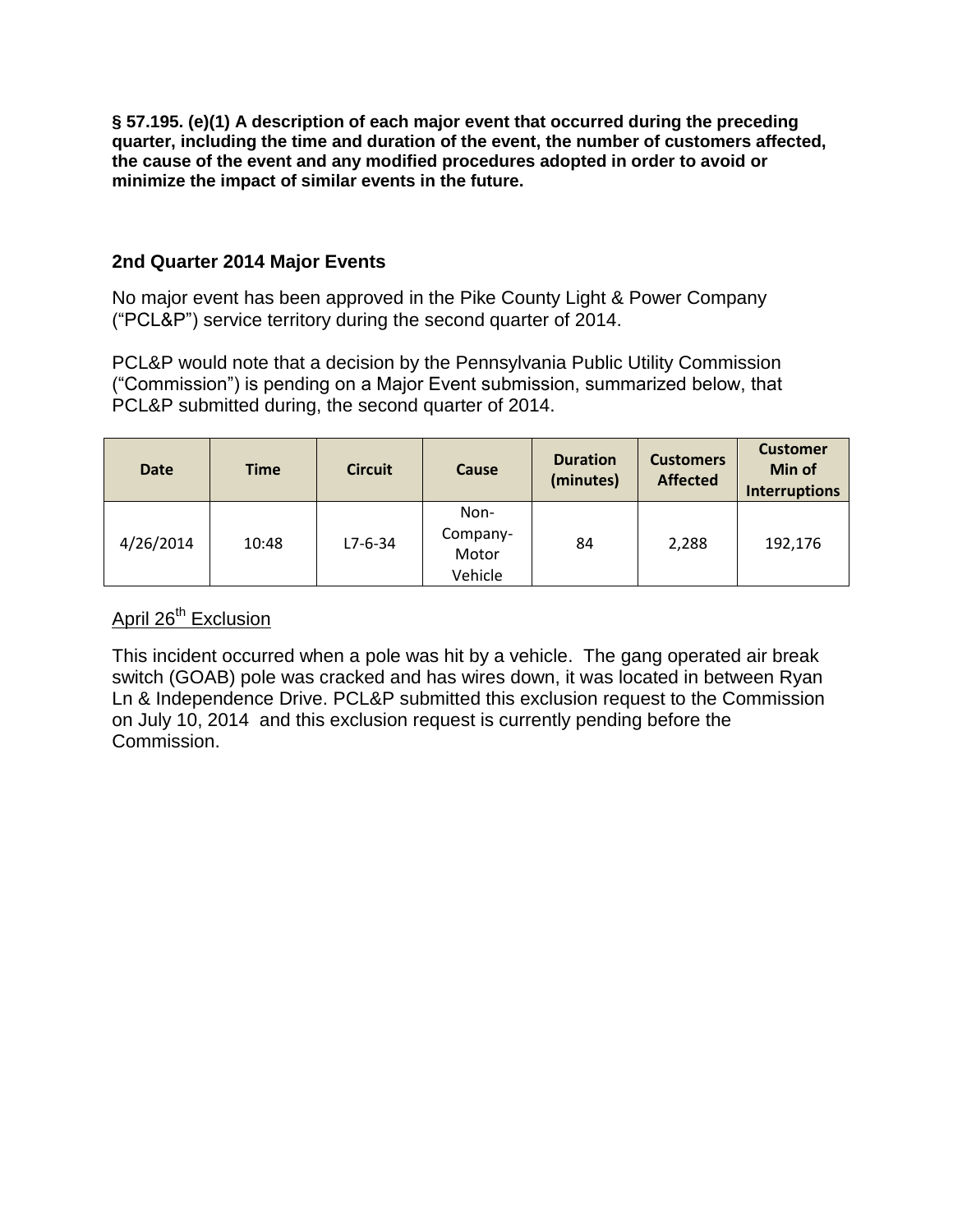|  |  | 2nd Quarter 2014 Pre-Arranged Outages |
|--|--|---------------------------------------|
|  |  |                                       |

| <b>Date</b> | <b>Time</b> | <b>Circuit</b>   | Cause                                    | <b>Duration</b><br>(minutes) | <b>Customers</b><br><b>Affected</b> | <b>Customer</b><br>Min of<br><b>Interruptions</b> |
|-------------|-------------|------------------|------------------------------------------|------------------------------|-------------------------------------|---------------------------------------------------|
| 6/20/2014   | 12:54       | $L7 - 6 -$<br>34 | Scheduled job to replace<br>transformer. | 52                           | 1                                   | 52                                                |
| 6/21/2014   | 12:50       | $L7-6-$<br>34    | Scheduled job to replace<br>transformer. | 31                           | 4                                   | 124                                               |
| 6/21/2014   | 11:00       | $L7-6-$<br>34    | Scheduled job to replace<br>transformer. | 35                           | 4                                   | 140                                               |
| 6/21/2014   | 10:50       | $L7 - 6 -$<br>34 | Scheduled job to replace<br>transformer. | 40                           | 1                                   | 40                                                |
| 6/24/2014   | 10:02       | $L7 - 6 -$<br>34 | Scheduled job to replace<br>transformer. | 179                          | 1                                   | 179                                               |
| 6/24/2014   | 23:25       | $L7 - 6 -$<br>34 | Substation/Transmission<br>Repair        | 240                          | 2,523                               | 606,387                                           |
| 6/27/2014   | 8:57        | $L7-6-$<br>34    | Scheduled job to replace<br>transformer. | 79                           | 9                                   | 711                                               |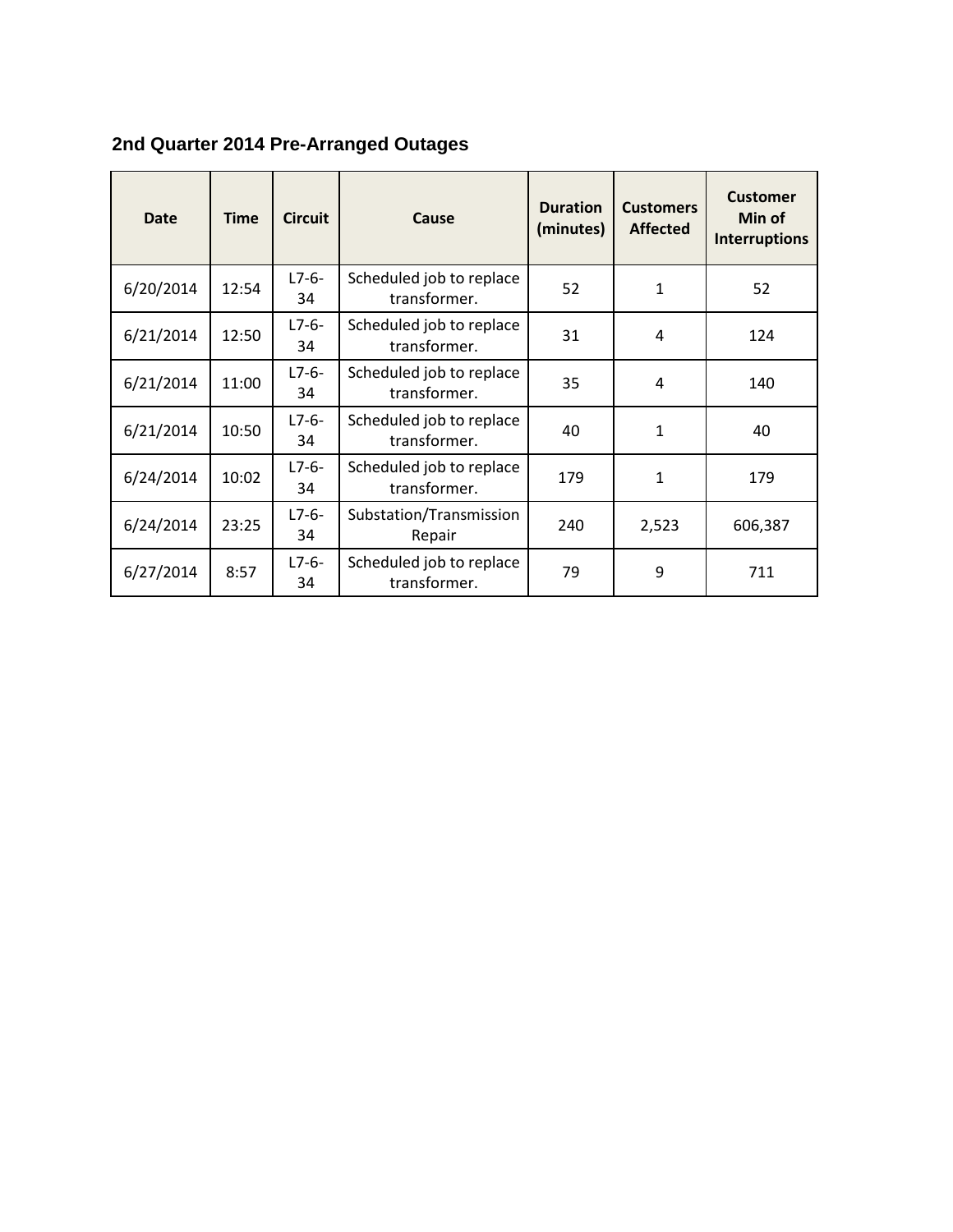**§ 57.195. (e)(2) Rolling 12-month reliability index values (SAIFI, CAIDI, SAIDI, and if available, MAIFI) for the EDC's service territory for the preceding quarter. The report shall include the data used in calculating the indices, namely the average number of customers served, the number of sustained customer interruptions, the number of customers affected, and the customer minutes of interruption. If MAIFI values are provided, the report shall also include the number of customer momentary interruptions.**

| Year  | Quarter | <b>Customers</b><br><b>Served</b> | <b>Interruptions</b> | <b>Customers</b><br><b>Affected</b> | <b>Customer</b><br><b>Minutes of</b><br><b>Interruptions</b> |
|-------|---------|-----------------------------------|----------------------|-------------------------------------|--------------------------------------------------------------|
| 2013  | 3rd Qtr | 4,491                             | 54                   | 5,121                               | 1,098,305                                                    |
| 2013  | 4th Qtr | 4,491                             | 54                   | 5,449                               | 1,137,056                                                    |
| 2014  | 1st Qtr | 4508                              | 53                   | 9,952                               | 1,639,489                                                    |
| 2014  | 2nd Qtr | 4506                              | 64                   | 14,779                              | 1,975,980                                                    |
| 2014* | 2nd Qtr | 4506                              | 63                   | 12,491                              | 1,783,855                                                    |

**Interruption Data Rolling 12-Month Period** 

*\*Pending approval of Exclusion of Major Event occurring April 26, 2014.*

## **Performance Ratios - Rolling 12-Month Data**

|                              | <b>Frequency SAIFI</b> | <b>Restoration CAIDI (min)</b> | <b>Duration SAIDI (min)</b> |
|------------------------------|------------------------|--------------------------------|-----------------------------|
| Benchmark                    | 0.61                   | 174                            | 106                         |
| Rolling 12 Month<br>Standard | 0.82                   | 235                            | 195                         |

| Year  | Quarter | <b>Frequency SAIFI</b> |     | <b>Duration SAIDI</b> |
|-------|---------|------------------------|-----|-----------------------|
|       |         |                        |     |                       |
| 2013  | 3rd Qtr | 1.14                   | 214 | 245                   |
| 2013  | 4th Qtr | 1.21                   | 209 | 253                   |
| 2014  | 1st Qtr | 2.21                   | 165 | 364                   |
| 2014  | 2nd Qtr | 3.28                   | 134 | 439                   |
| 2014* | 2nd Qtr | 2.77                   | 143 | 396                   |